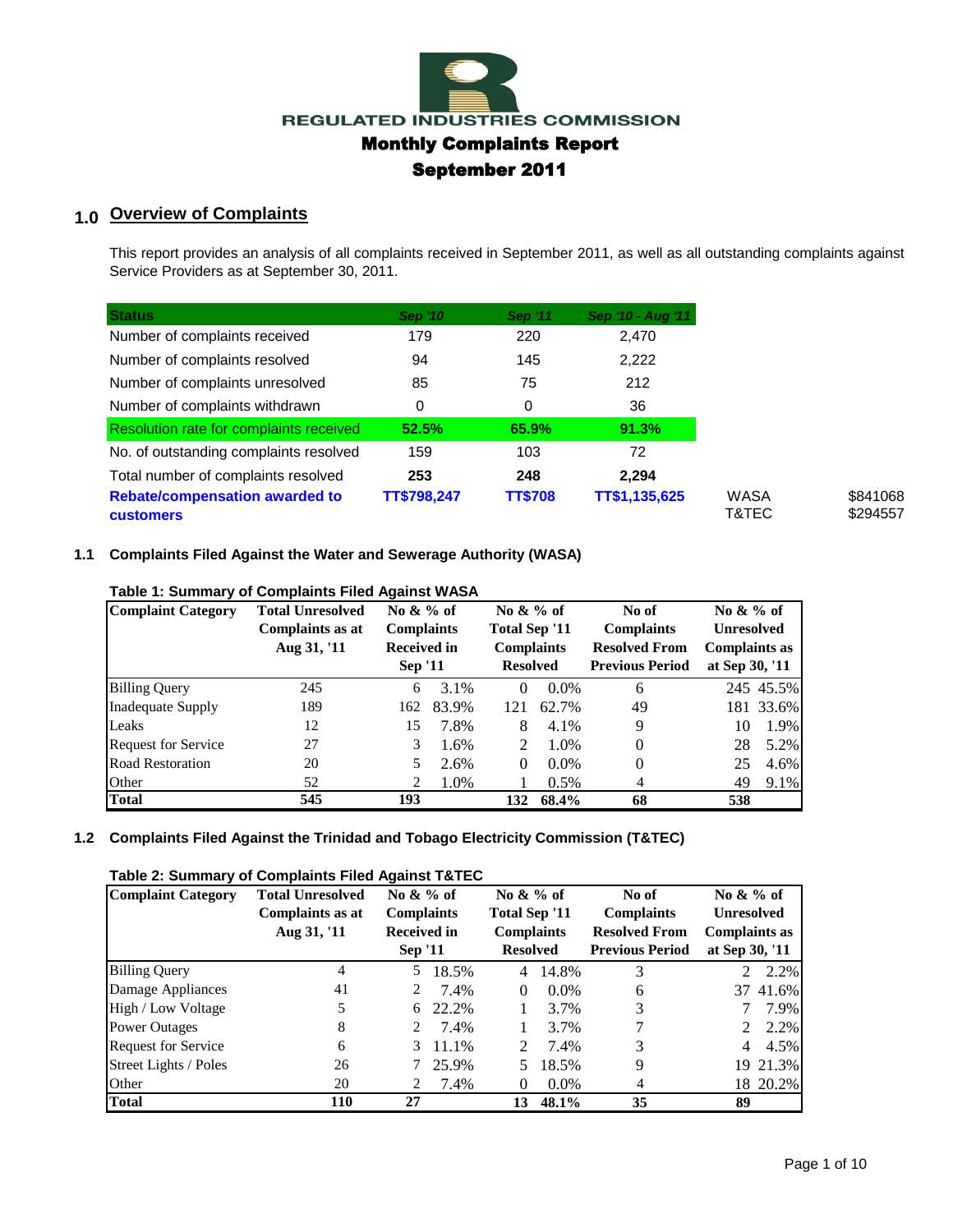## **2.0 Complaints Analysis**

| <b>Monthly</b>                                 | <b>Sep '10</b> | <b>Sep '11</b> | <b>Aug '11</b> |
|------------------------------------------------|----------------|----------------|----------------|
| Number of complaints received                  | 179            | 220            | 241            |
| Number of complaints resolved                  | 94             | 145            | 172            |
| Number of complaints unresolved                | 85             | 75             | 69             |
| <b>Resolution rate for complaints received</b> | 52.5%          | 65.9%          | 71.4%          |
| No. of outstanding complaints resolved         | 159            | 103            | 72             |
| Total number of complaints resolved            | 253            | 248            | 244            |

The total number of complaints received in September 2011 decreased by 21 or 9% when compared to August 2011. Using the same comparative period, the resolution rate for September 2011 decreased by 5 percentage points. The number of complaints resolved for the current month decreased by 27 or 16% and from a previous period (unresolved from Feb '05 to Aug '11) increased by 31 or 43%. The total number of complaints resolved overall increased by 4 or 2%.

| <b>Cumulative</b>               | Jan '10 - Sep '10 | Jan '11 - Sep '11 | Sep '10 - Aug '11 |
|---------------------------------|-------------------|-------------------|-------------------|
| Number of complaints received   | 3.773             | 1.684             | 2.470             |
| Number of complaints resolved   | 3.154             | 1.461             | 2,222             |
| Number of complaints unresolved | 503               | 202               | 212               |
| Number of complaints withdrawn  | 116               | 21                | 36                |
| <b>Resolution rate</b>          | 86.2%             | 87.9%             | 91.3%             |

The cumulative number of complaints received from Jan '11 - Sep '11 decreased by 2089 or 55% when compared to the same period last year. This is directly related to a sharp decrease in the number of complaints related to inadequate water supply, being reported to the RIC. The downward trend may be attributable to a favourable rainy season and the improvement in supply to a number of communities because of the 24/2 initiative. The cumulative number of complaints resolved from Jan '11 - Sep '11 decreased by 1693 or 54% for the same comparative period. The complaints withdrawn represent those that have been withdrawn at the customers' request.

## **3.0 Customer Analysis**

The 220 complaints recorded for September 2011 were reported by 160 customers of which 45 or 28% were new customers. Table 3 shows the frequency of complaints where 116 customers made only one complaint whilst cumulatively 44 or 28% of our customers made more than one complaint. For the period Jan '11- Sep '11, 882 customers made 1684 complaints to the RIC of which 463 or 52% were new customers.

| <b>No. of Complaints</b> | No. of Sep '11<br><b>Customers</b> | % of Repeat<br><b>Customers for</b><br><b>Sep '11</b> | No. of<br><b>Customers</b><br>from Jan '11-<br><b>Sep '11</b> | % of Repeat<br><b>Customers</b><br>from Jan '11-<br><b>Sep '11</b> |
|--------------------------|------------------------------------|-------------------------------------------------------|---------------------------------------------------------------|--------------------------------------------------------------------|
|                          | 116                                |                                                       | 532                                                           |                                                                    |
| 2                        | 36                                 | 23                                                    | 194                                                           | 22                                                                 |
| 3                        | 6                                  | 4                                                     | 61                                                            |                                                                    |
|                          |                                    |                                                       | 30                                                            | 3                                                                  |
| 5                        |                                    |                                                       | 22                                                            | $\mathcal{P}$                                                      |
| >6                       |                                    |                                                       | 43                                                            | 5                                                                  |
|                          | 160                                |                                                       | 882                                                           |                                                                    |

### **Table 3: Frequency of Complaints**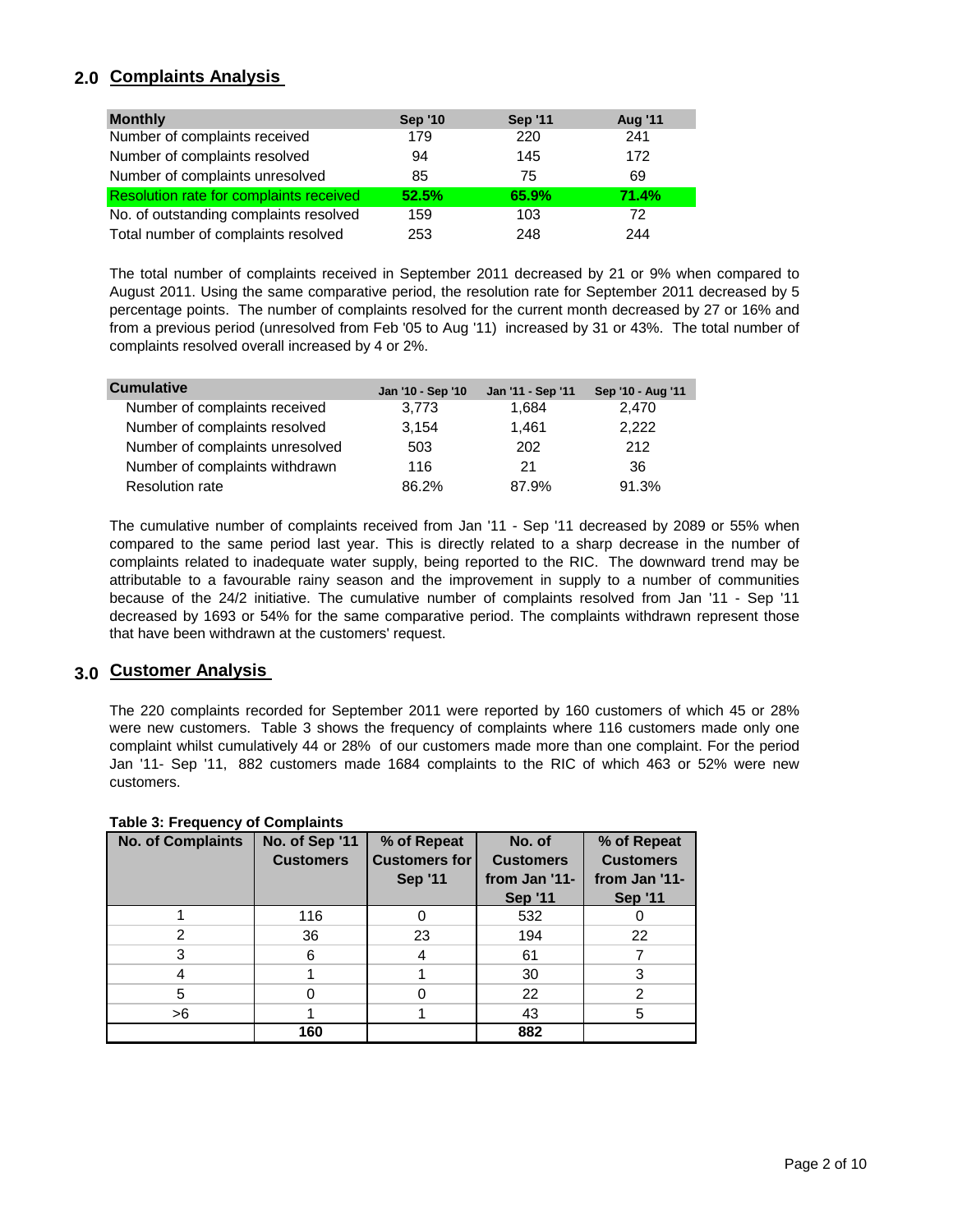## **4.0 Receiving Medium**

Figure 1 shows the percentage distribution of complaints recorded in September 2011 by receiving medium. The number of complaints received by Letter increased by 2 or 50%, and Telephone decreased by 23 or 10% when compared to August 2011.



|  | 5.0 Complaints Received by Service Provider |
|--|---------------------------------------------|

Figure 2 shows the percentage distribution of complaints received in September 2011 by Service Provider. The number of complaints filed against WASA have decreased by 17 or 8% and those filed against T&TEC have decreased by 4 or 13% when compared to August 2011. Figure 3 shows the trend of the number of complaints by Service Providers for 2011.



| <b>Service Providers</b> |         |         |  |  |  |  |  |  |
|--------------------------|---------|---------|--|--|--|--|--|--|
|                          | Aug '11 | Sep '11 |  |  |  |  |  |  |
| WASA                     | 210     | 193     |  |  |  |  |  |  |
| T&TEC                    | 31      | 27      |  |  |  |  |  |  |

**Fig. 3**

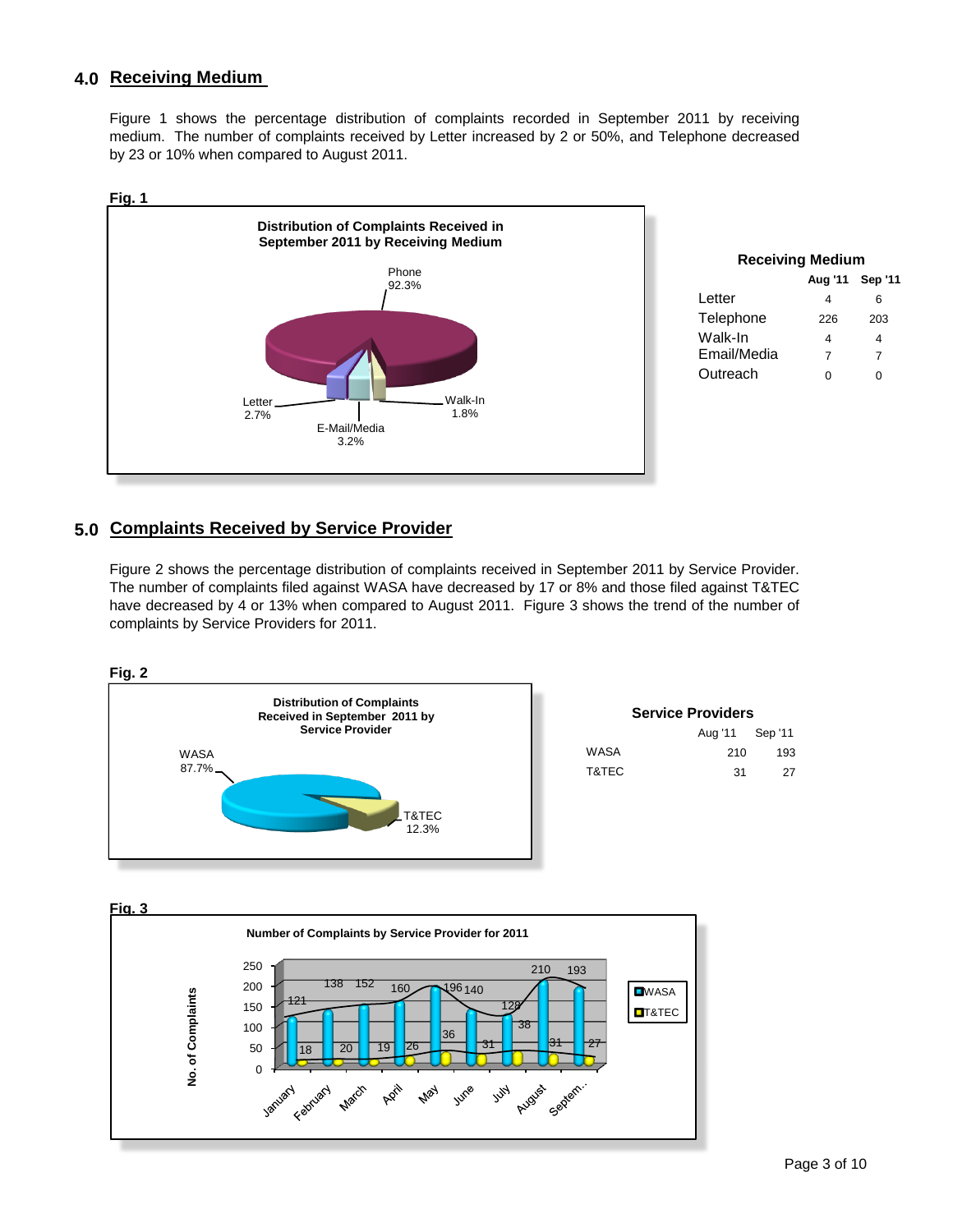### **5.1 Complaints Filed Against The Water and Sewerage Authority**

Table 4 shows the number and category of complaints received against WASA in September 2011 and their status. Figure 4 shows the percentage distribution of the complaints received in September 2011 by type. When compared to August 2011 the number of complaints related to Billing Queries increased by 1 or 20%. In relation to the other categories, Inadequate Supply decreased by 1 or 1%, Leaks decreased by 5 or 25%, Request for Service increased by 2 or 200%, Road Restoration decreased by 11 or 69% and the category Other decreased by 3 or 60%.

| <b>Complaint Category</b>  | <b>Total Unresolved</b> | No of                     |                   | No of             | No of                  | No $\&\%$ of         |  |
|----------------------------|-------------------------|---------------------------|-------------------|-------------------|------------------------|----------------------|--|
|                            | Complaints as at        |                           | <b>Complaints</b> | <b>Sep '11</b>    | <b>Complaints</b>      | <b>Unresolved</b>    |  |
|                            | Aug 31, '11             | <b>Received</b>           |                   | <b>Complaints</b> | <b>Resolved From</b>   | <b>Complaints as</b> |  |
|                            |                         | Aug '11<br><b>Sep '11</b> |                   | <b>Resolved</b>   | <b>Previous Period</b> | at Sep 30, '11       |  |
| <b>Billing Query</b>       | 245                     | 6                         |                   | $\theta$          | 6                      | 245 45.5%            |  |
| <b>Inadequate Supply</b>   | 189                     | 162                       | 163               | 121               | 49                     | 181 33.6%            |  |
| Leaks                      | 12                      | 15                        | 20                | 8                 | 9                      | 1.9%<br>10           |  |
| <b>Request for Service</b> | 27                      | 3                         |                   | $\overline{c}$    |                        | 5.2%<br>28           |  |
| <b>Road Restoration</b>    | 20                      |                           | 16                | 0                 | 0                      | 25<br>4.6%           |  |
| Other                      | 52                      | $\mathfrak{D}$            | 5                 |                   | 4                      | 9.1%<br>49           |  |
| <b>Total</b>               | 545                     | 193                       | 210               | 132               | 68                     | 538                  |  |

### **Table 4: Summary of Complaints Filed Against WASA**





| <b>Cumulative</b>               | Jan '11- Sep '11 | Oct '10 - Sep '11 |
|---------------------------------|------------------|-------------------|
| Number of complaints received   | 1,438            | 2,111             |
| Number of complaints resolved   | 1,256            | 1,907             |
| Number of complaints unresolved | 162              | 170               |
| Number of complaints withdrawn  | 20               | 34                |
| <b>Resolution rate</b>          | 88.6%            | 91.8%             |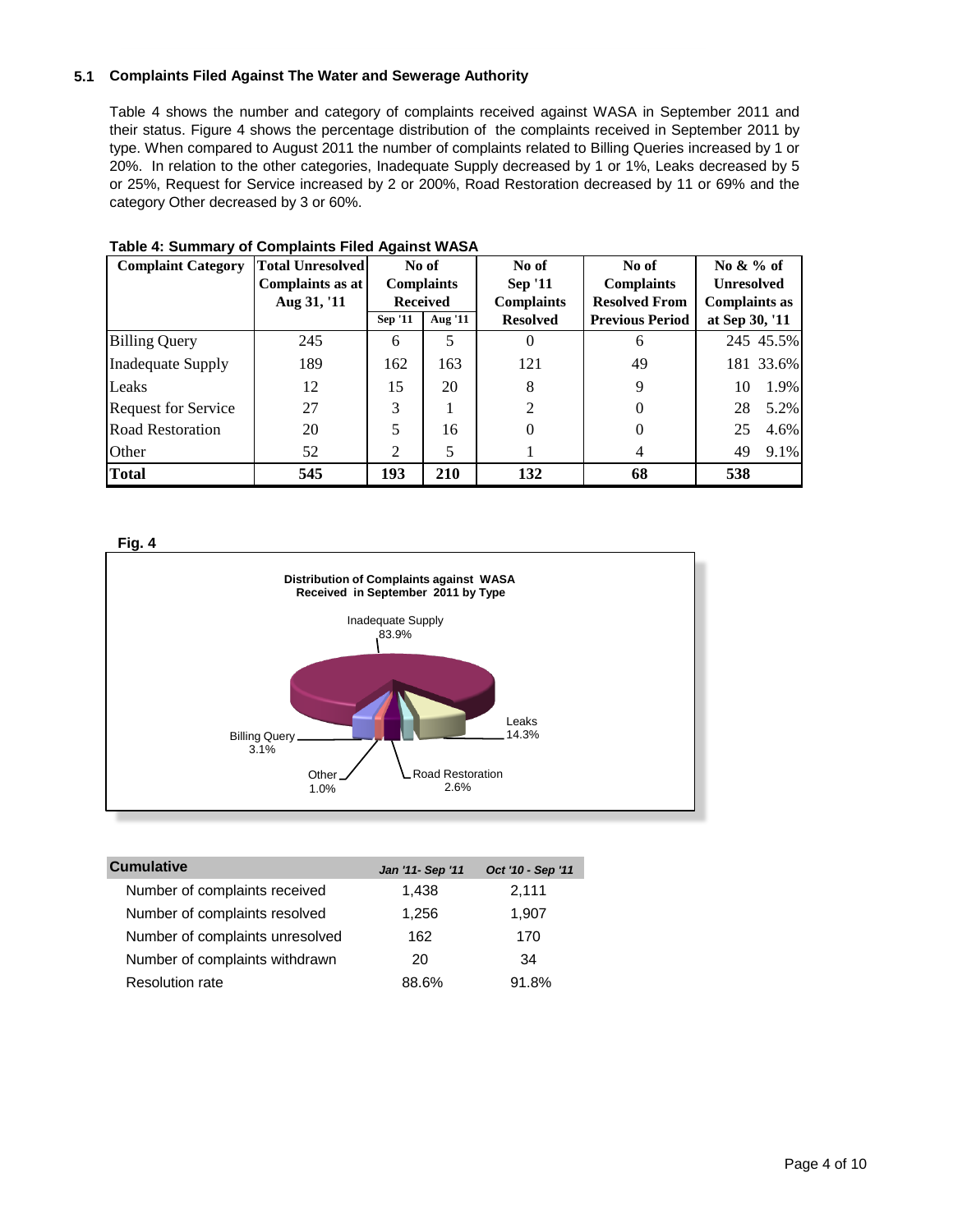Figure 5 shows the respective trends of Inadequate Water Supply complaints reported against WASA over the last three years. The relatively lower number of complaints for 2011 may be attributable to a favourable rainy season and the improvement in the water supply to a number of communities because of the 24/2 initiative.



Figure 6 provides a snapshot of an aging report, which shows the percentage of unresolved complaints against WASA in terms of how many days the complaints have remained unresolved.

#### **Fig. 6**

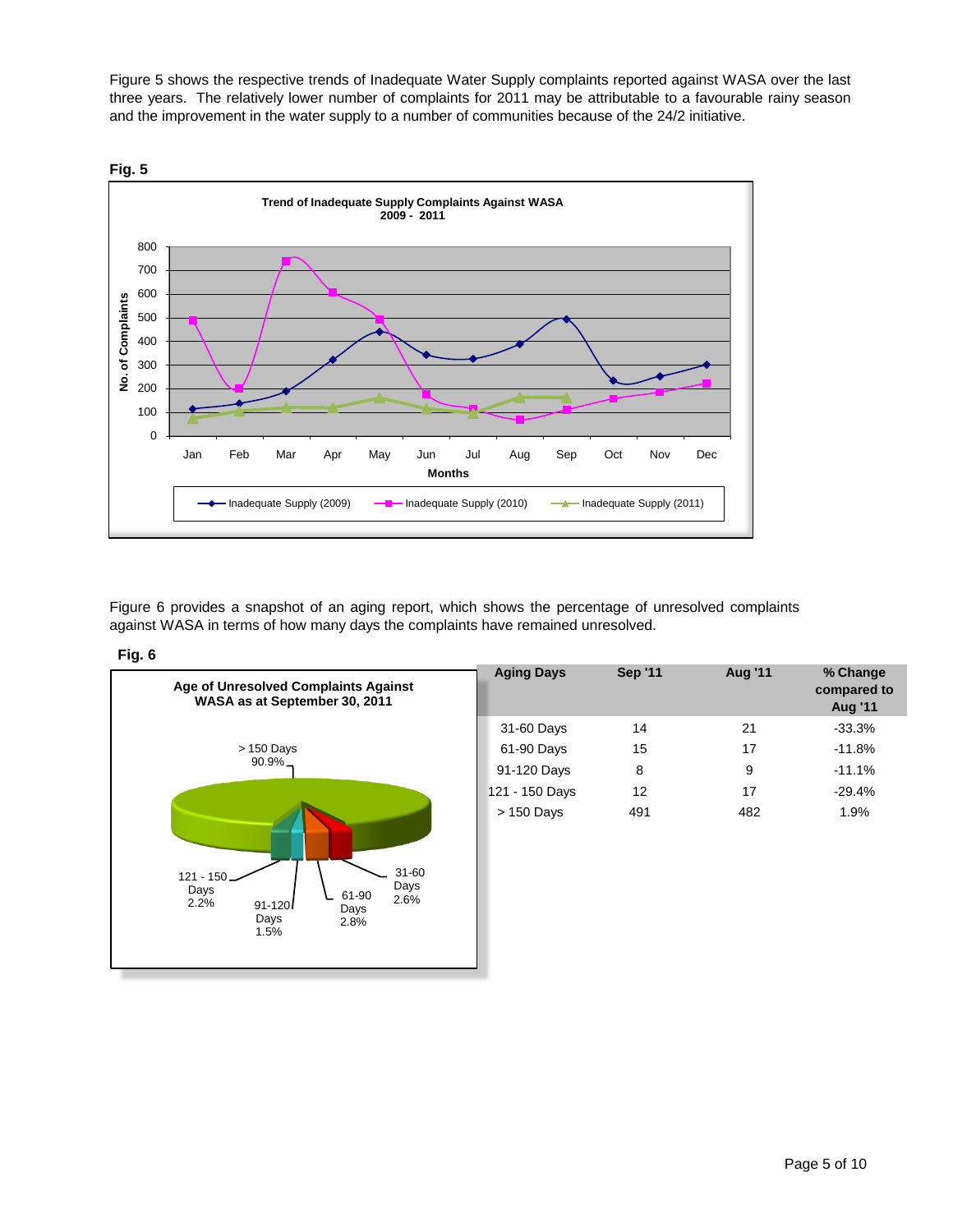As shown in table 5, the majority of complaints that are over 150 days relates to Billing Queries and Inadequate Water Supply. The latter is because of infrastructural problems in the sector.

|                            | <b>Aging Days</b> |       |       |         |            |         |    |         |       |           |              |       |
|----------------------------|-------------------|-------|-------|---------|------------|---------|----|---------|-------|-----------|--------------|-------|
| <b>Complaint Category</b>  | $31 - 60$         |       | 61-90 |         | $91 - 120$ |         |    | 121-150 | > 150 |           | <b>Total</b> |       |
| <b>Billing Query</b>       | 2                 | 14.3% | 2     | 13.3%   |            | 2 25.0% | 0  | 0.0%    |       | 239 48.7% | 245          | 45.4% |
| Inadequate Supply          | 8                 | 57.1% | 12    | 80.0%   |            | 3 37.5% | 3  | 25.0%   |       | 156 31.8% | 182          | 33.7% |
| Leaks                      | 0                 | 0.0%  | 0     | 0.0%    | 0          | $0.0\%$ |    | 8.3%    | 9     | 1.8%      | 10           | 1.9%  |
| Other                      |                   | 7.1%  |       | 6.7%    |            | 3 37.5% | 3  | 25.0%   | 41    | 8.4%      | 49           | 9.1%  |
| <b>Request for Service</b> |                   | 7.1%  | 0     | $0.0\%$ | 0          | $0.0\%$ |    | 8.3%    | 27    | 5.5%      | 29           | 5.4%  |
| <b>Road Restoration</b>    | 2                 | 14.3% | 0     | 0.0%    | 0          | 0.0%    | 4  | 33.3%   | 19    | 3.9%      | 25           | 4.6%  |
|                            | 14                |       | 15    |         | 8          |         | 12 |         | 491   |           | 540          |       |

**Table 5: Analysis of Complaints Against WASA by Category & Age**

#### **Rebate/Compensation Granted to WASA's Customers by Complaint Type**

| <b>Complaint Type</b>         | Oct '10 - Sep '11 | Jan '11- Sep '11 | <b>Sep '11</b>           |
|-------------------------------|-------------------|------------------|--------------------------|
| <b>Billing Classification</b> | 6,963.00          | 1,755.00         |                          |
| <b>Billing Query</b>          | 388,337.00        | 349,651.00       | -                        |
| Damage to Property            | 390,235.00        | 390,235.00       |                          |
| Dis. /Reconnection            |                   |                  |                          |
| <b>Other Claims</b>           | 55,533.00         | 55,533.00        | $\overline{\phantom{0}}$ |
|                               | 841,068.00        | 797,174.00       | \$                       |

#### **5.2 Complaints Filed Against the Trinidad and Tobago Electricity Commission**

Table 6 shows the number and types of complaints received against T&TEC in September 2011 and their status. Figure 7 shows the percentage distribution of the complaints received in September 2011 by type. When compared to August 2011, the number of complaints related to Billing Queries decreased by 3 or 38%. In relation to the other categories, Damaged Appliances increased by 2 or 200%, High/ Low Voltage increased by 2 or 50%, Power Outages decreased by 2 or 50%, Request for Service increased by 1 or 50%, Street Lights/Poles decreased by 2 or 22%, and the category Other decreased by 2 or 50% .

| <b>Complaint Type</b>      | <b>Total Unresolved</b> | No of             |               |                 |    | No of             |                        | No $\&\%$ of         |                   |
|----------------------------|-------------------------|-------------------|---------------|-----------------|----|-------------------|------------------------|----------------------|-------------------|
|                            | Complaints as at        | <b>Complaints</b> |               |                 |    | <b>Sep '11</b>    | <b>Resolved From</b>   |                      | <b>Unresolved</b> |
|                            | Aug 31, '11             | <b>Received</b>   |               |                 |    | <b>Complaints</b> | <b>Previous Period</b> | <b>Complaints as</b> |                   |
|                            |                         | <b>Sep '11</b>    | Aug '11       | <b>Resolved</b> |    |                   | at Sep 30, '11         |                      |                   |
| <b>Billing Query</b>       | 4                       | 5                 | 8             | 4               | 3  | $\mathfrak{D}$    | 2.2%                   |                      |                   |
| Damaged Appliances         | 41                      | $\mathfrak{D}$    | $\Omega$      | 0               | 6  | 37                | 41.6%                  |                      |                   |
| High / Low Voltage         |                         | 6                 | 4             |                 | 3  | 7                 | 7.9%                   |                      |                   |
| <b>Power Outages</b>       | 8                       | 2                 | 4             |                 |    | $\overline{2}$    | 2.2%                   |                      |                   |
| <b>Request for Service</b> | 6                       | 3                 | $\mathcal{P}$ | ↑               | 3  | 4                 | 4.5%                   |                      |                   |
| Street Lights / Poles      | 26                      |                   | 9             |                 | 9  | 19                | 21.3%                  |                      |                   |
| Other                      | 20                      | 2                 | 4             | 0               | 4  | 18                | 20.2%                  |                      |                   |
| <b>Total</b>               | <b>110</b>              | 27                | 31            | 13              | 35 | 89                |                        |                      |                   |

#### **Table 6: Summary of Complaints Filed Against T&TEC**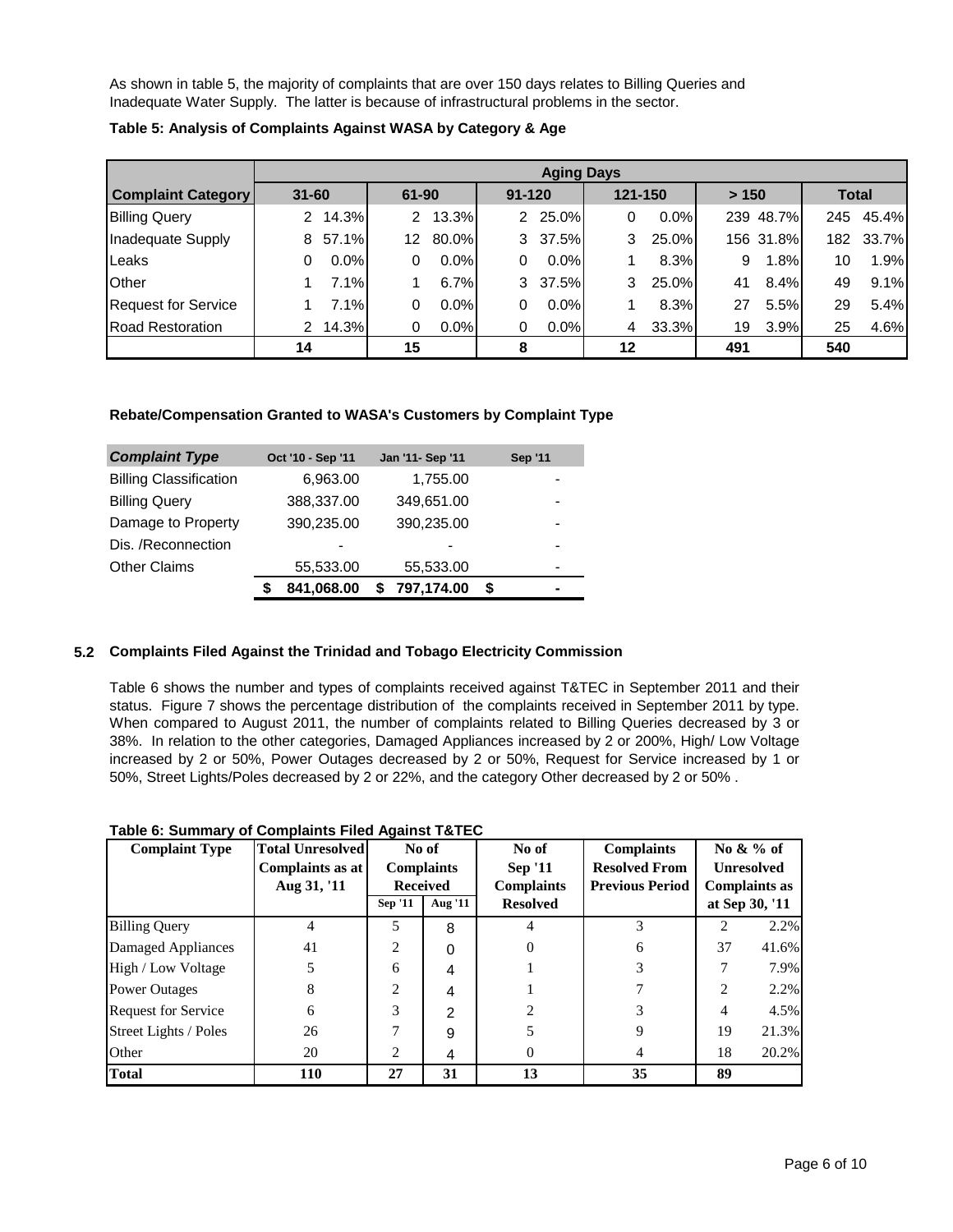



| <b>Cumulative</b>               | Jan '11- Sep '11 | Oct '10 - Sep '11 |
|---------------------------------|------------------|-------------------|
| Number of complaints received   | 246              | 359               |
| Number of complaints resolved   | 205              | 315               |
| Number of complaints unresolved | 40               | 42                |
| Number of complaints withdrawn  |                  | 2                 |
| <b>Resolution rate</b>          | 83.7%            | 88 2%             |

Figure 8 shows the trends of the major complaints reported against T&TEC over the last twelve months



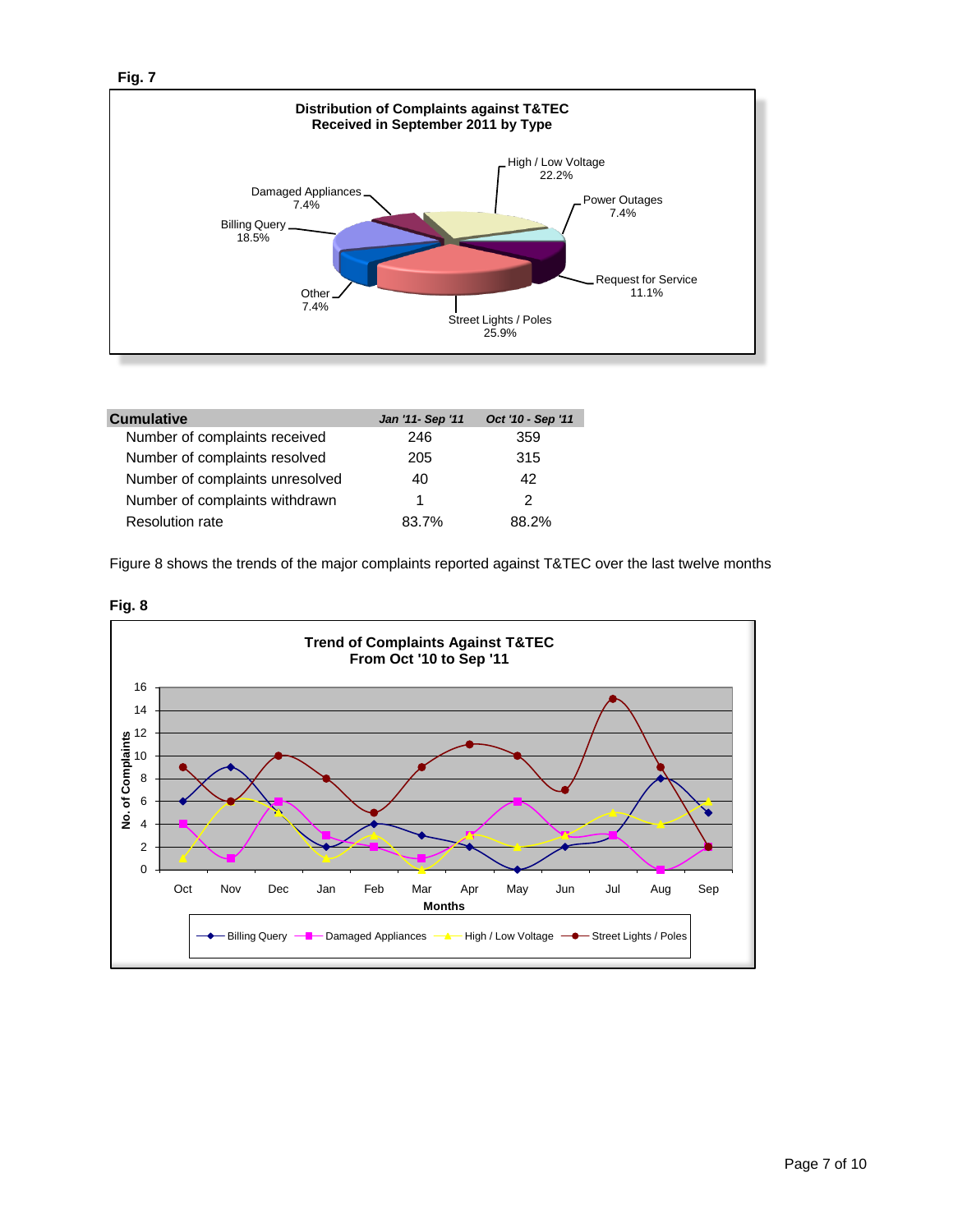Figure 9 provides a snapshot of an aging report, which shows the percentage of unresolved complaints against T&TEC in terms of how many days the complaints have remained unresolved.





The largest contributor to the number of complaints that are over 150 days relates to Damaged Appliances as shown in Table 7. This delay is mainly related to the untimely submission of the engineer's report.

#### **Table 7: Analysis of Complaints Against T&TEC by Category & Age**

|                            | <b>Aging Days</b> |         |              |         |            |         |             |         |       |          |    |              |
|----------------------------|-------------------|---------|--------------|---------|------------|---------|-------------|---------|-------|----------|----|--------------|
| <b>Complaint Category</b>  | $31 - 60$         |         | 61-90        |         | $91 - 120$ |         | $121 - 150$ |         | > 150 |          |    | <b>Total</b> |
| <b>Billing Query</b>       | 0                 | 0.0%    | 0            | $0.0\%$ | 0          | $0.0\%$ | 0           | $0.0\%$ |       | $2.7\%$  | 2  | 2.2%         |
| Damaged Appliances         |                   | 2 50.0% | $\mathbf{2}$ | 66.7%l  | 3          | 60.0%l  | 2           | 66.7%   |       | 28 37.8% | 37 | 41.6%        |
| High / Low Voltage         |                   | 25.0%   | 0            | $0.0\%$ | 0          | $0.0\%$ | 0           | 0.0%    | 6     | 8.1%     |    | 7.9%         |
| Other                      | 0                 | $0.0\%$ | 0            | $0.0\%$ |            | 20.0%   | 0           | 0.0%    |       | 17 23.0% | 18 | 20.2%        |
| <b>Power Outages</b>       | 0                 | $0.0\%$ | 0            | $0.0\%$ | 0          | $0.0\%$ | 0           | $0.0\%$ |       | $2.7\%$  | 2  | 2.2%         |
| <b>Request for Service</b> | 0                 | $0.0\%$ | 0            | $0.0\%$ | 0          | $0.0\%$ |             | 33.3%   | 3     | 4.1%     | 4  | 4.5%         |
| Street Lights / Poles      |                   | 25.0%   |              | 33.3%l  |            | 20.0%   | 0           | $0.0\%$ |       | 16 21.6% | 19 | 21.3%        |
| <b>Totals</b>              |                   |         |              |         | 5          |         |             |         | 74    |          | 89 |              |

#### **Rebate/Compensation Granted to T&TEC's Customers by Complaint Type**

| <b>Complaint Type</b> | Oct '10 - Sep '11 | Jan '11- Sep '11 |            | <b>Sep '11</b> |
|-----------------------|-------------------|------------------|------------|----------------|
| <b>Billing Query</b>  | 248,335.00        |                  | 147,109.00 | 708.00         |
| Damaged Appliance     | 43,154.00         |                  | 24,787.00  |                |
| <b>KVA Reduction</b>  |                   |                  | -          |                |
| <b>Other Claims</b>   | 3,068.00          |                  | 3,068.00   | -              |
|                       | 294,557.00        |                  | 174,964.00 | \$<br>708.00   |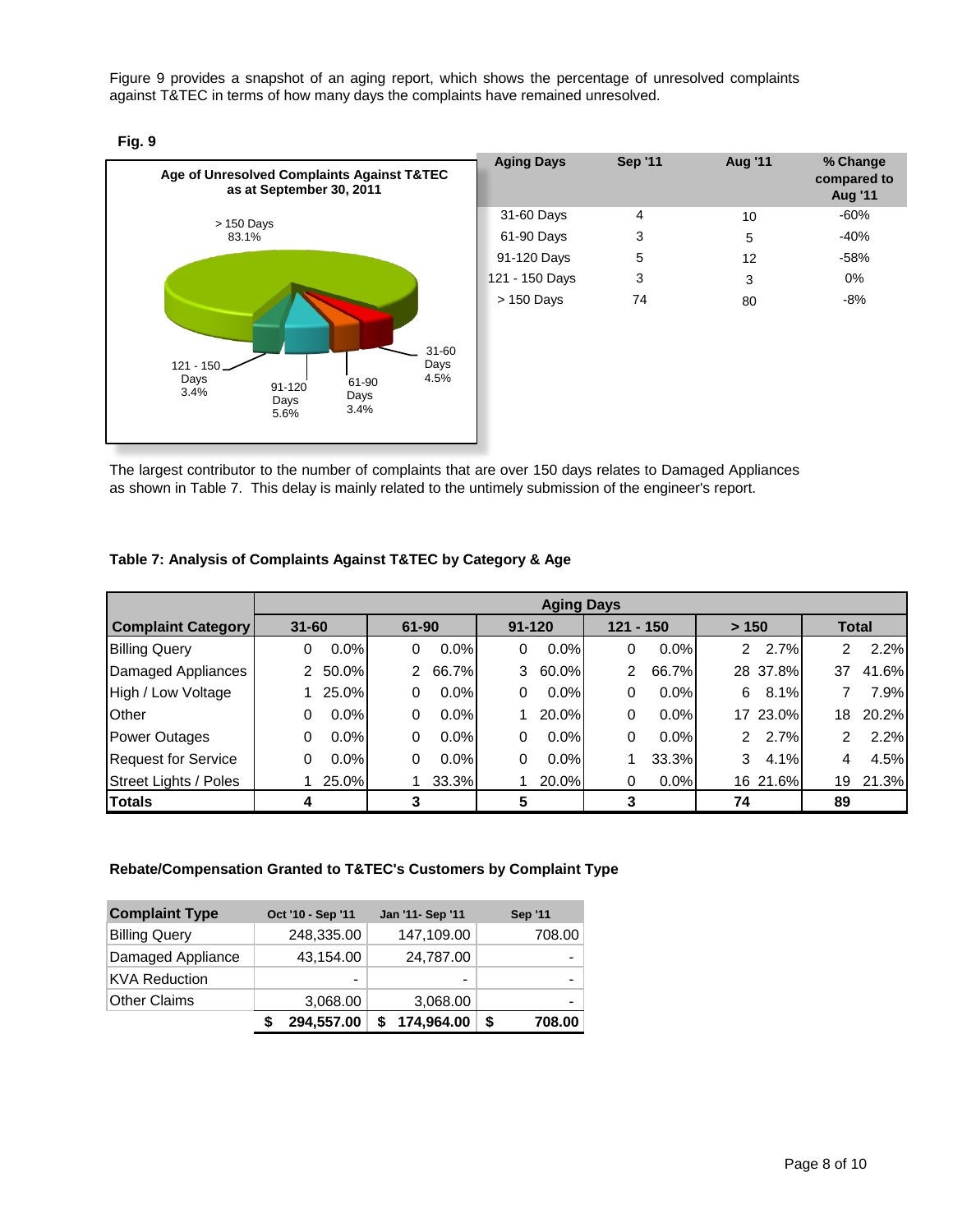## **6.0 Regional Summary: Complaints Received by Region Per Service Provider**

Table 8 shows the number of complaints received against the two Service Providers grouped into five geographic regions. Figure 10 shows the percentage distribution of all complaints received in September 2011 by geographic regions.

| <b>REGION</b> | WASA                | <b>T&amp;TEC</b> | <b>Total</b> | <b>Fig. 10</b> |
|---------------|---------------------|------------------|--------------|----------------|
| North East    | 6.2%<br>12          | 7.4%<br>2        | 7.4%<br>14   |                |
| North West    | 33 17.1%            | 7 25.9%          | 40 21.2%     |                |
| Central       | 7.8%<br>15          | 4 14.8%          | 10.1%<br>19  |                |
| South         | 68.9%<br>133        | 48.1%<br>13      | 146 77.2%    | 21.2           |
| Tobago        | $0.0\%$<br>$\Omega$ | 3.7%             | 0.5%         | North V        |
| <b>Total</b>  | 193                 | 27               | 220          |                |
|               |                     |                  |              |                |

#### **Table 8: Complaints by Geographic Regions**



When compared to August 2011, the number of complaints received in September 2011 from the Central region showed no change. Those from the North East region decreased by 20 or 59% and those from the North West increased by 5 or 14%. Complaints from the South region increased by 2 or 1% while those from Tobago decreased by 8 or 89%.

Table 9 shows the areas that recorded the highest number of complaints grouped by Region, Complaint Category and Service Provider for the period January 2011to September 2011.

| <b>Service Provider</b> | <b>Complaint</b><br><b>Category</b> | <b>Region</b> | Area         | No of<br><b>Complaints</b> |
|-------------------------|-------------------------------------|---------------|--------------|----------------------------|
| WASA                    | Inadequate                          | Central       | Claxton Bay  | 16                         |
|                         | Supply                              |               | Cunupia      | 11                         |
|                         | $\mathbf{u}$                        |               | Freeport     | 11                         |
|                         |                                     | North East    | Champ Fleurs | 14                         |
|                         |                                     |               | Talparo      | 14                         |
|                         |                                     |               | Arima        | 9                          |
|                         | н.                                  | North West    | Santa Cruz   | 28                         |
|                         | н.                                  |               | Diego Martin | 22                         |
|                         | н.                                  |               | Glencoe      | 19                         |
|                         | н.                                  | South         | Barrackpore  | 272                        |
|                         |                                     |               | Princes Town | 142                        |
|                         |                                     |               | Penal        | 72                         |
|                         |                                     |               | Tableland    | 52                         |
| T&TEC                   | Street Lights / Poles               | South         | Penal        | 11                         |
|                         | Power Outages                       | South         | Penal        | $\overline{7}$             |
|                         | Street Lights / Poles               | South         | Barrackpore  | 5                          |
|                         | <b>Street Lights / Poles</b>        | Tobago        | Tobago       | 5                          |

### **Table 9: Problematic Areas**